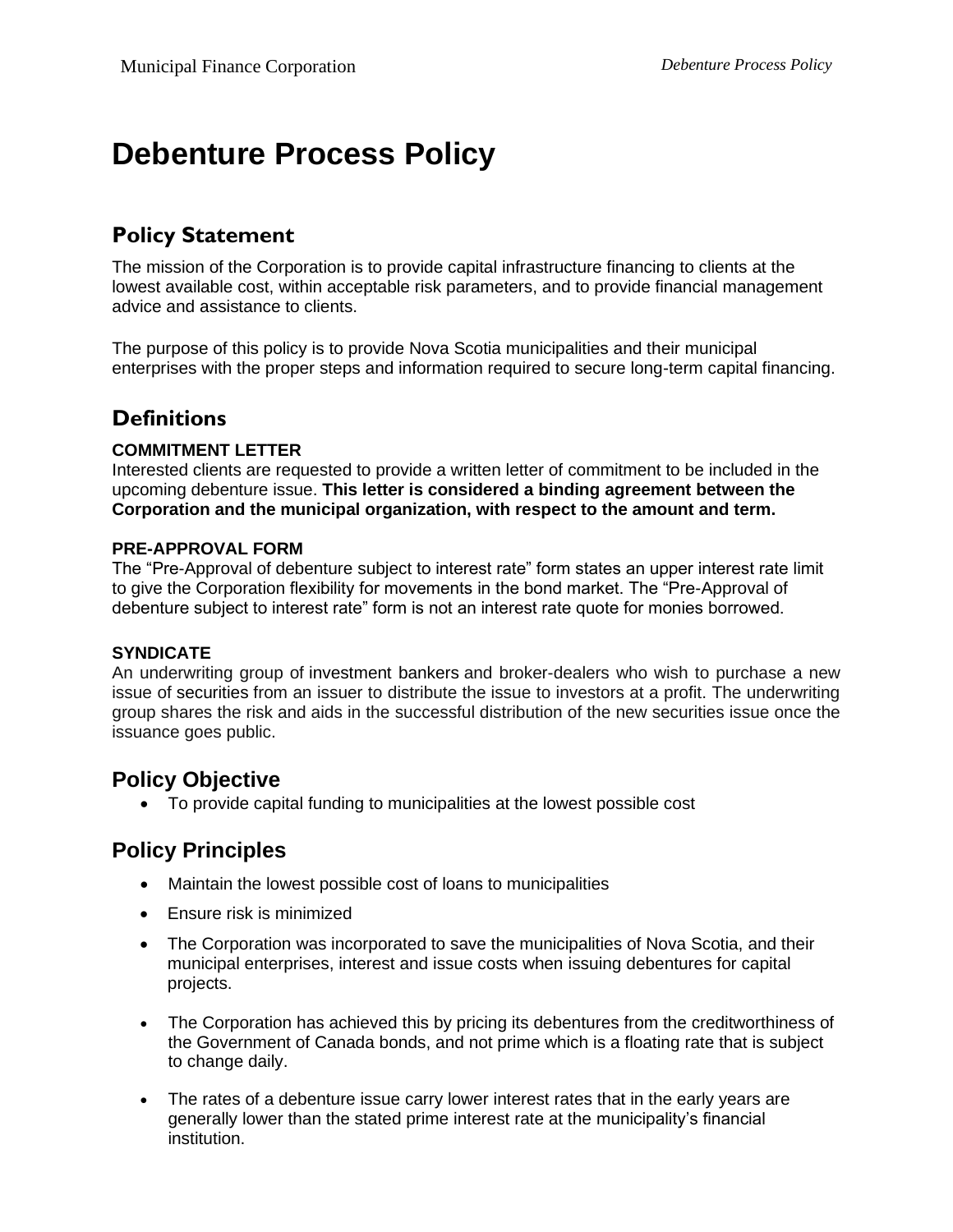## **Application**

- The Corporation sends out letters in mid-January and mid-July asking municipal units to confirm that they will be participating in the upcoming debenture issue.
- These letters are binding and those who respond with a Commitment Letter must have the authority to confirm the municipality's/municipal enterprise's intent to borrow.
- The required Commitment Letter shall be in the form found in Appendix A. No variations of this form will be accepted.
- Included with the Commitment Letter is a Pre-Approval Form.
- The Pre-Approval Form requires a resolution of council, and it establishes the parameters that council is willing to participate.
- The Pre-Approval Form must be limited to a single maximum term as the overall amount of the issue and what the final cashflow amounts are for each 1-15 year tranche are required for the our syndicate to know what the final cashflows are and the total amount of the issue so that they can get their approvals in place prior to the pricing.
- The required Pre-Approval Form shall be in the form found in Appendix B. No variations of this form will be accepted.
- Both the Commitment Letter and the Pre-Approval Form must be received by the Corporation by the noon deadline established for each debenture issue for submissions.
- Failure to submit the required documentation in the required form will result in the submission being excluded in the Corporations debenture issue.
- Once the Corporation has priced the debenture issue, each client is sent loan documents for signature and a repayment schedule.
- Provided that all the necessary loan documents are returned by the closing date, the funds are transferred to the client's bank account.

## **Policy History**

Approved: February 4, 2021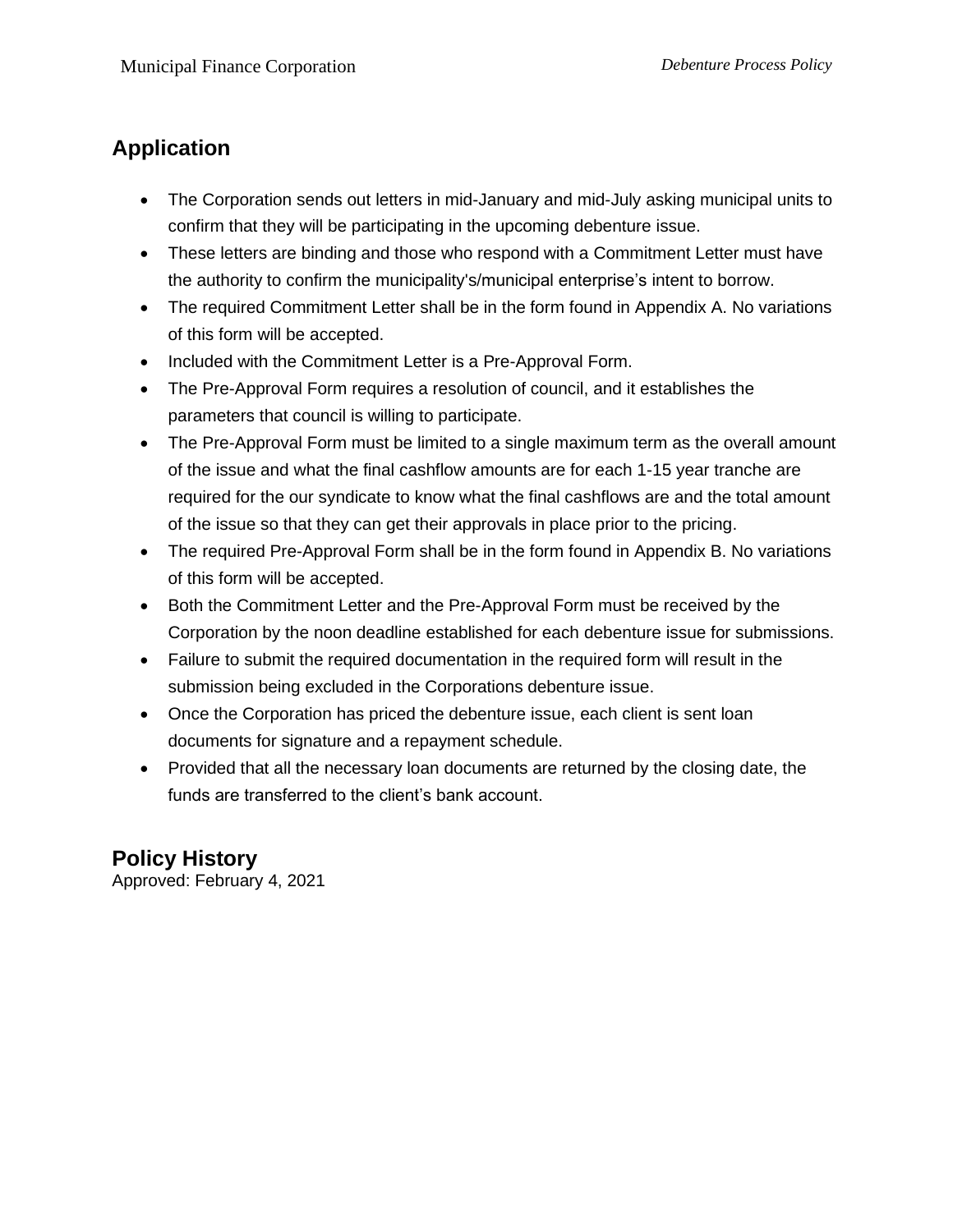### **Appendix A – Commitment Letter**

### *(On official letterhead)*

Date xx, 2020.

Paul Wills, Chief Executive Officer/Treasurer, Nova Scotia Municipal Finance Corporation, Suite 8317, Maritime Centre 1505 Barrington Street, P.O. Box 850, Station "M", Halifax, N.S. B3J 2V2

### **Re: 2020 Spring/Fall Debenture Funding**

Please accept this letter as a firm commitment by the **Council or Board** of the **Municipality of/Town of/Village of** to participate in the NSMFC Spring/Fall 20XX Debenture Issue.

We request long-term funding for the following **completed** municipal **capital** project(s) for the following amount(s) and term(s):

| <b>Purpose:</b> | Loan<br><b>Amount</b> | Loan<br><b>Term</b> | Loan<br>Amort<br>∗ | TBR#       | Project<br><b>Completion Date</b><br>dd/mm/yyyy | Federal and/or<br><b>Provincial Funding?</b> |
|-----------------|-----------------------|---------------------|--------------------|------------|-------------------------------------------------|----------------------------------------------|
| Project XYZ     | \$0.00                | X Years             | Y Years            | $18/19-XX$ | DD/MM/YYYY                                      | Yes [ ] No                                   |

#### **Total Debenture Requirement \$0.00**

Also, please find enclosed the "Resolution for Pre-Approval of Debenture Issuance Subject to Interest Rate" which has been duly passed by Council.

Respectfully yours,

### **Authorized senior staff member**